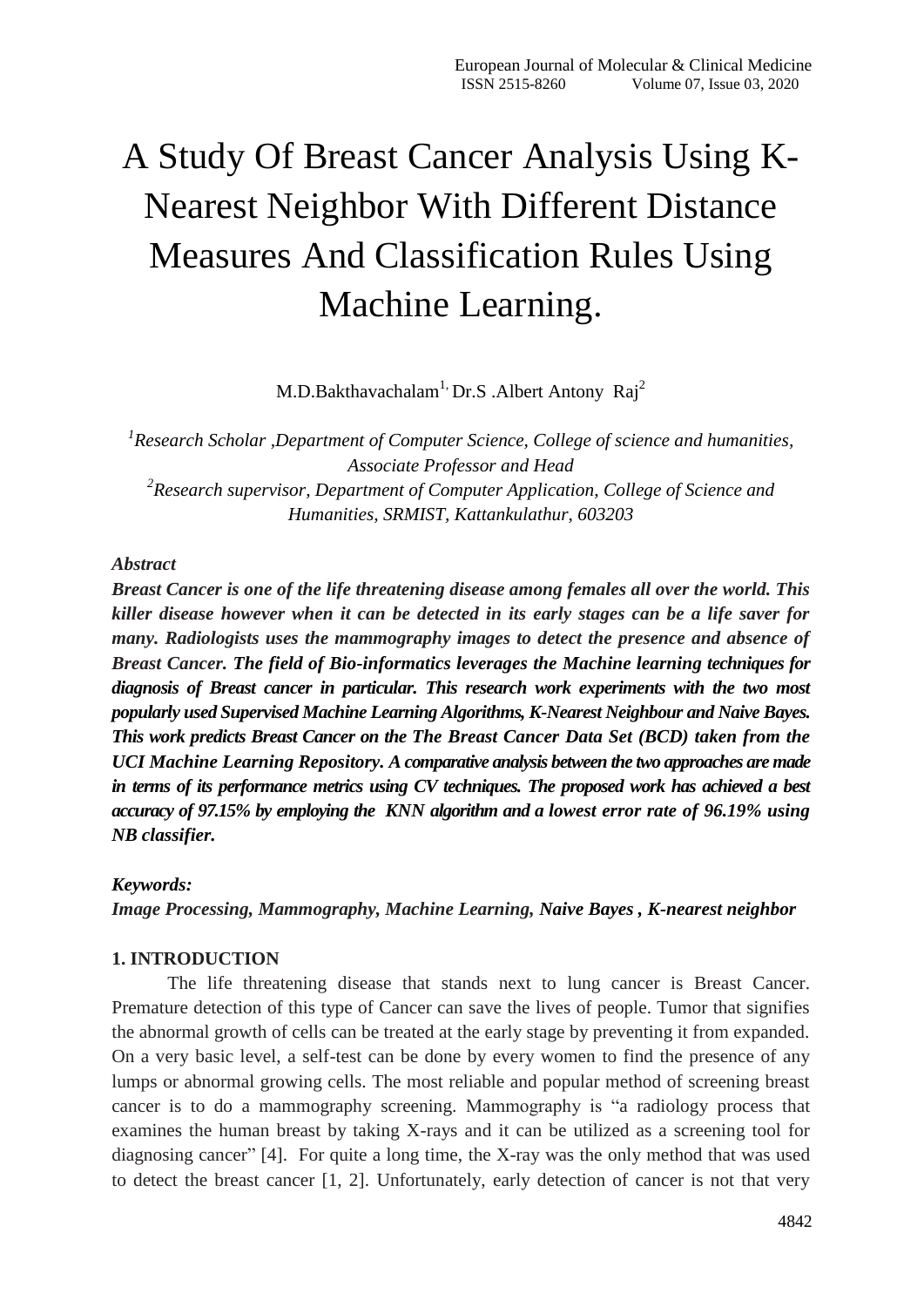easy as no symptoms or signs are shown at the incipient stage. This challenging nature of the disease enlists cancer detection as one of the most sought research topic in health care sector.

Multitude of researchers have investigated in this health care domain by collecting data through surveys and studies to uncover hidden patterns and associations in the large volume of data. With the rapid growth in the field of Information Technology, decision making tools can assist the clinicians to take better informed decisions for the well-being of the patients. Precisely, Predictive Analytics built softwares are needed to assist the oncologists to detect cancer, choose the best treatment path, prevention of recurrence of the disease and to provide effective medical treatment for the patients.

With the increasing momentum of Machine Learning and Artificial Intelligence, more efficient methods are proposed for the detection of Breast Cancer. Several Clinical parameters like patient age, histopathological variable are crucial for the machine learning algorithms to work. The causes of Breast Cancer are multivariate and involve history of family, hormonal issues, weight gain and obesity and even reproductive factors. Malignant tumors expands to other tissues whereas the benign tumors cannot expand to other tissues.[1][2]. Even though detection of BC may be hard at the beginning of the disease, due to the absence of symptoms, classifying the tumor as Malignant and Benign tumors is the need of the oncologists. [1][2]. A best predictive model should yield low false positive (FP) rate and false negative (FN) rate[3].

# **2. THE DATASET**

The Breast Cancer Dataset (BCD) that we used is taken from the public repository for Machine Learning repository from UCI. There are 11 attributes and the first attribute ID is removed as it is not an important feature. The major criterion that determines whether a tumor is benign or malign are listed below. The last feature is the class label that contains a binary classification value (2-benign tumor, 4-malign tumor). The dataset contains 699 instances and the BCD data contains missing values for 16 samples. Missing values were ignored and Ultimately, the dataset contains 683 instances.

| S.No           | <b>Features</b>                                                   |  |  |  |
|----------------|-------------------------------------------------------------------|--|--|--|
| 1              | radius (mean of distances from center to points on the perimeter) |  |  |  |
|                |                                                                   |  |  |  |
| $\overline{2}$ | texture (standard deviation of gray-scale values)                 |  |  |  |
| 3              | Perimeter                                                         |  |  |  |
| $\overline{4}$ | Area                                                              |  |  |  |
| 5              | <b>Smoothness</b>                                                 |  |  |  |
| 6              | Compactness                                                       |  |  |  |
| 7              | Concavity                                                         |  |  |  |
| 8              | <b>Concave Points</b>                                             |  |  |  |
| 9              | Symmetry                                                          |  |  |  |
| 10             | <b>Fractal Dimension</b>                                          |  |  |  |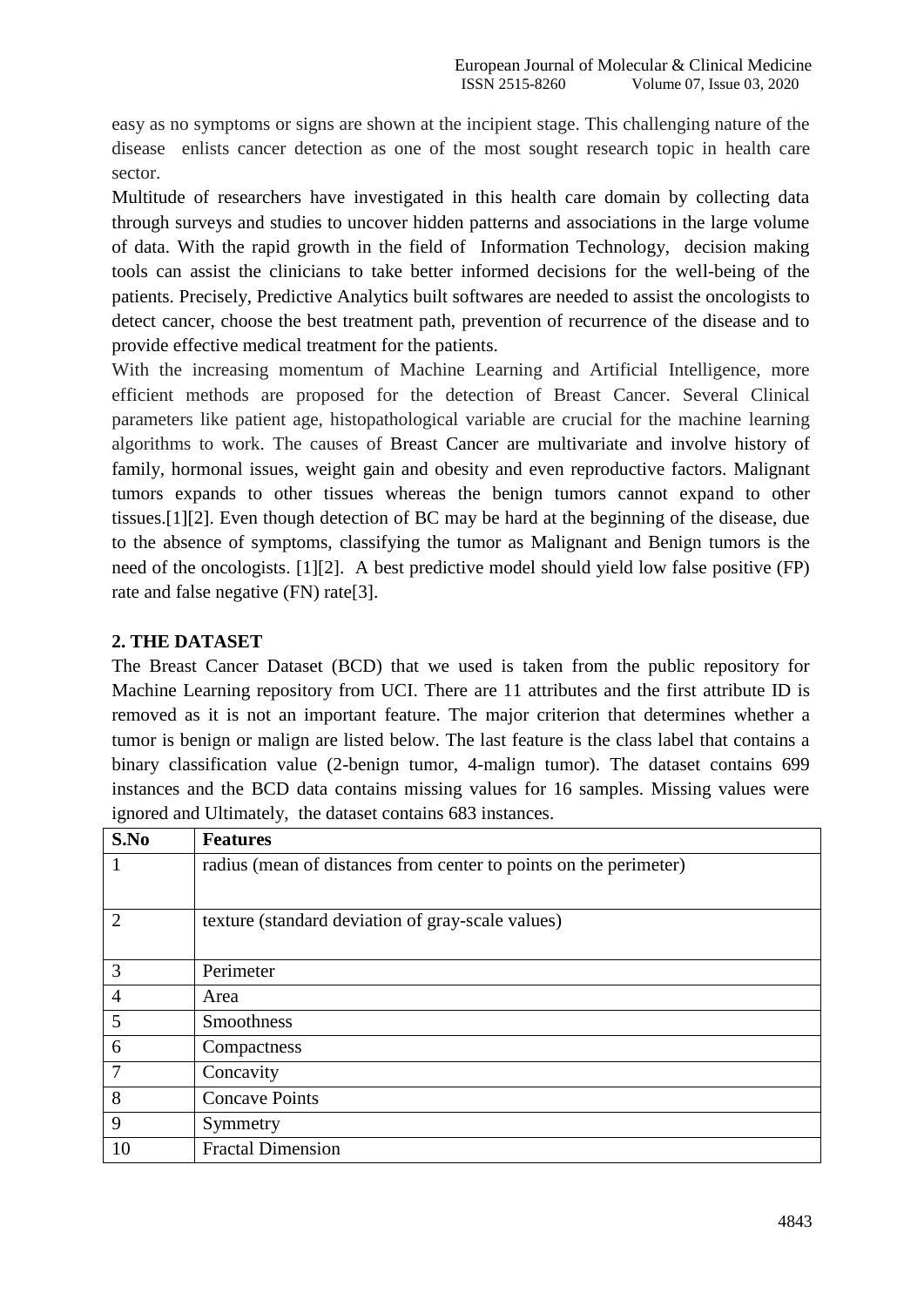### **3. MACHINE LEARNING APPROACHES**

Machine learning is a subfield of Artificial Intelligence. Machine Learning methods employ mathematics, statistics, probabilities, conditional logics, Boolean logic, and many optimization strategies to bring insights from the data and uncover the hidden patterns [8]. ML approaches can be classified as Supervised, unsupervised and semi-supervised learning depending on the problem and dataset in hand [9]. This section, presents two supervised learning classifiers.

*1) Naïve Bayesian Classifier (NBC)*

Naive Bayes is a probabilistic machine learning algorithm that can be used to model decisions. In Naive Bayes, the features are conditionally independent and it is purely based o conditional probabilities. The conditional probability is the measure of the probability of an event given another even has occured. The Bayesian Classifiers are well suited for compound databases .[10] The Bayesian classifiers use Bayes theorem, given by the equation (1)

$$
p(h | d) = \frac{p(d | h)p(h)}{p(d)} \tag{1}
$$

In Eq. 1, P(h) -priori probability

P(d) is the prior probability of the training data.

p (d | h)- Conditional probability

P(h | d) - Conditional probability of h, provided d

P (h | d) -probability of d given h

Using the above said equation, we can determine whether xi belongs to Si,where Si is the class variable [11].

*2) Logistic Regression (LR)*

Linear Regression is a statistical model used popularly in medical field and it is simplest and most properly used machine learning algorithm, Logistic Regression requires a hypothesis and cost function to be defined. The below equations represents the hypothesis and the cost function.

$$
h_{\emptyset}(x) = \frac{1}{1 + e^{-\emptyset T_x}} \tag{2}
$$

$$
J(\emptyset)=-\frac{1}{m}[\sum_{i=1}^{m}y^{i}logh_{\emptyset}(x^{i})+(1-y^{i})log(1-h_{\emptyset}(x^{i}))]
$$
(3)

Where, X- input features Y-Class Varible J( Θ) - Cost Function Repeating the equation (4) several times, the cost function is optimized.

$$
\emptyset_j = \emptyset_j + \alpha \frac{d}{d\emptyset_j} J(\emptyset) \tag{4}
$$

*3. K-NEAREST NEIGHBORS METHOD*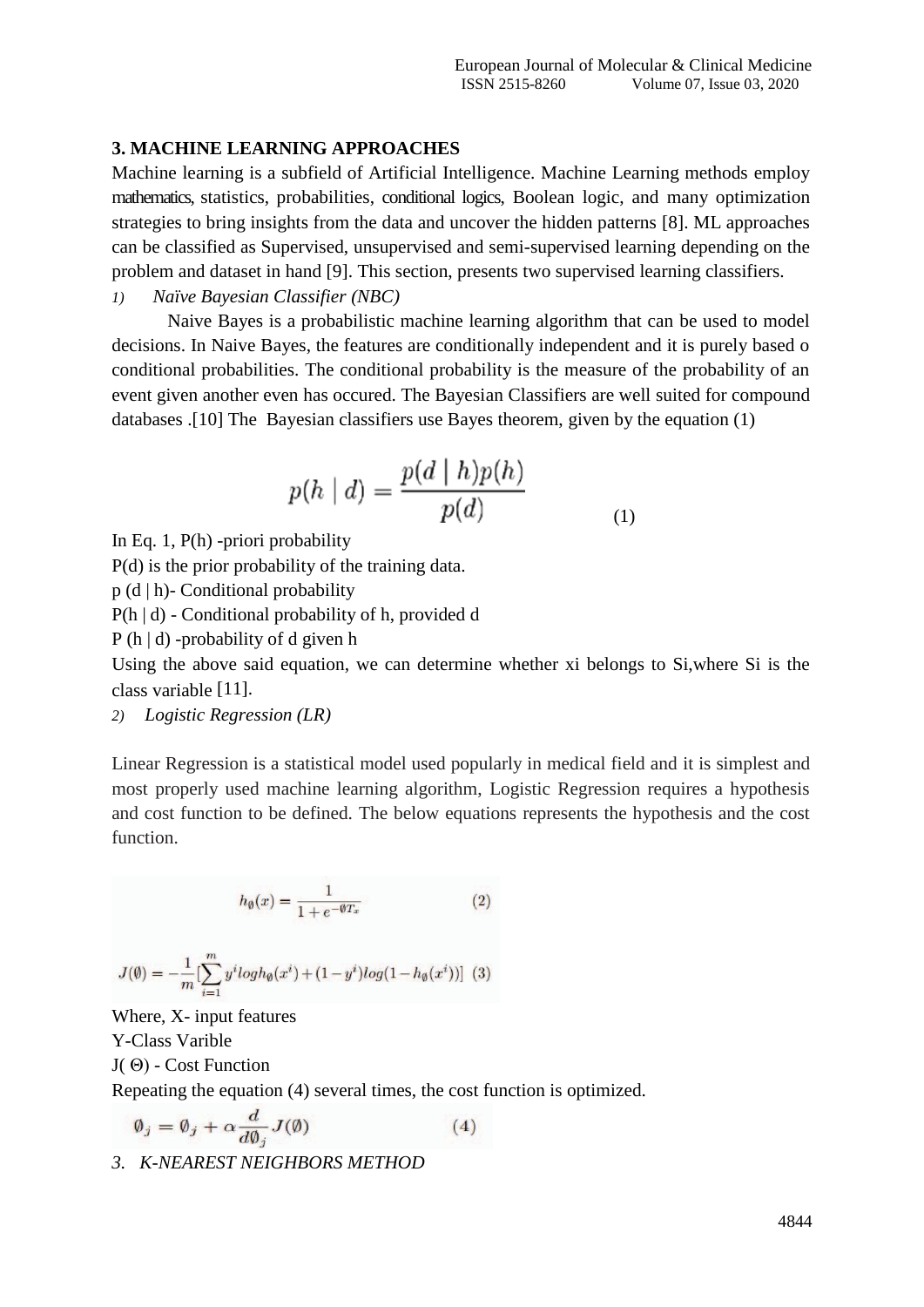The *kNN* algorithm is one of the most simplest and popularly used supervised machine learning algorithm [19, 15, 6]. It is a parameterized learning method based on samples. The training samples, are associated with a distance function like Euclidean distance or Manhattan distance and the majority class of the k-nearest data points to the data point in question is used to build the model. Its *k*-nearest neighbors are considered, and so choosing the value of k is crucial.



Fig. 1. The K-nearest neighbors method**.**

#### **4. EXPERIMENTAL SETUP**

This work is experimented on WBCD (Wisconsin breast cancer database) [10, 3] obtained by the University of Wisconsin. The database comprises of breast cancer data taken from the human breast tissue. There are totally 699 cases, of which 458 cases are benign tumors and 241 are malignant cases.In the WBCD dataset, there are around 16 instances that are having missing values. These records are deleted and we are left with 683 clinical cases.We have applied the k-Nearest Neighbor algorithm investigating the several variants of distance metrics, different K values and different classification rules . This algorithm does not require learning phase. In order to evaluate the performance of the method, the dataset is partitioned into Training Set and Testing Set. Training set with class labels are used to train the model. To further build the model effectively, cross validation method was incorporated with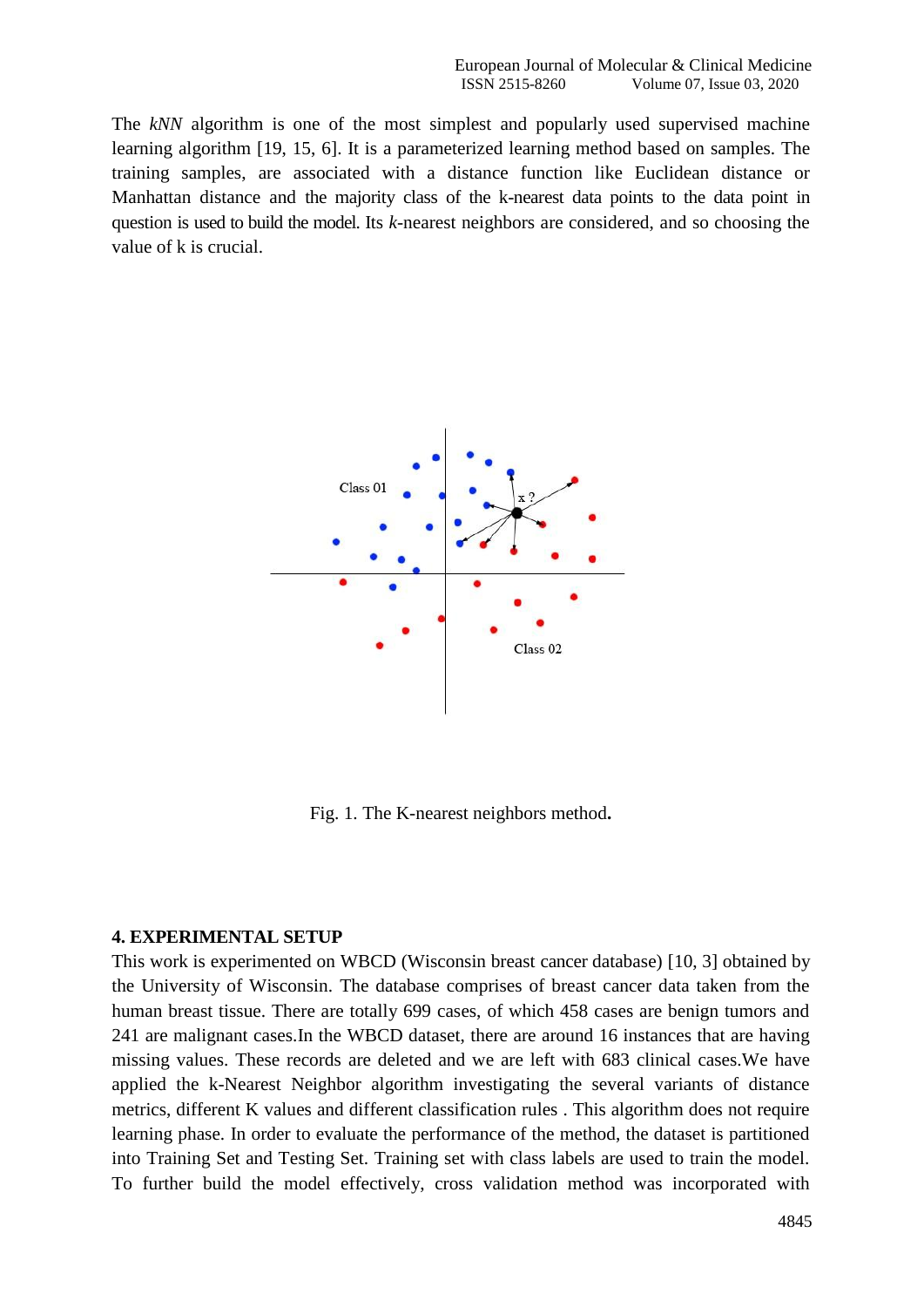HoldOut Cross Validation Method. Accordingly, 455 (65*,* 10%) clinical cases for the training phase and 244 (34*,* 90%) for the testing phase were experimented. The performance of the algorithm for Breast Cancer Classification was tested for different distance metrics and classification rules. The Classification rules used are enlisted:

The Nearest Rule suggests that a new data point is assigned to the majority classes among the nearest neighbours based on the value of k.

The **random rule** recommends that the new element will be assigned to the majority class among the nearest neighbors and it is done randomly.

For the **consensus rule**, the new query datapoint will only be impacted if all classes are the class for the neighbors and a consensus must be arrived.

## **5. THE PROPOSED ALGORITHMS**

#### *A. Steps in Nearest Neighbors Algorithm with k=3*

- 1- Load the dataset and partition that into Train and Test Split
- 2- Calculate the distance between various samples using various distance metrics like Euclidean Distance, Manhattan Distance, City Block and Cosine distance. Sort them
- in ascending order.

3- The class label for the query datapoint in question is the most frequent class f the first  $k(k=3)$  training samples.

### *B. Steps in Naive Bayes classifier*

*Algorithm Steps:*

- Load the dataset
- Divide the dataset separating the Classes (2-benign, 4-malignant)
- Summarize the dataset by calculating the measures of central tendency and dispersion , namely mean and standard deviation.
- Generate the summary of the data based on the Class.
- Calculate the guassian probability density function
- Multiply the individual probabilities of all features.
- Ascertain the target prediction of the query input based on the probability value.

## Description:

We start by dividing the dataset into validation and training sets. The training phase consists of separating it into binary classification as presence and absence of tumor. The Class outcome 4 represents malignant tumor and 2 represents benign tumor. The descriptive statistics of the features like mean, standard deviation for each feature from set T and then for each class from set D is calculated. The summary information of each feature is taken into consideration and class that we will use for our prediction is given by the equation (see equation 5).

$$
P(T \mid \mu, \sigma^2) = \frac{1}{\sqrt{2\pi\sigma^2}} e^{-\frac{(T-\mu)^2}{2\sigma^2}} \tag{5}
$$

Our final prediction is done by multiplication the probability of each feature given a class. The probability of each feature is calculated using the density of normal distribution (6).

$$
P(D) = \prod P(T \mid \mu, \sigma^2) \tag{6}
$$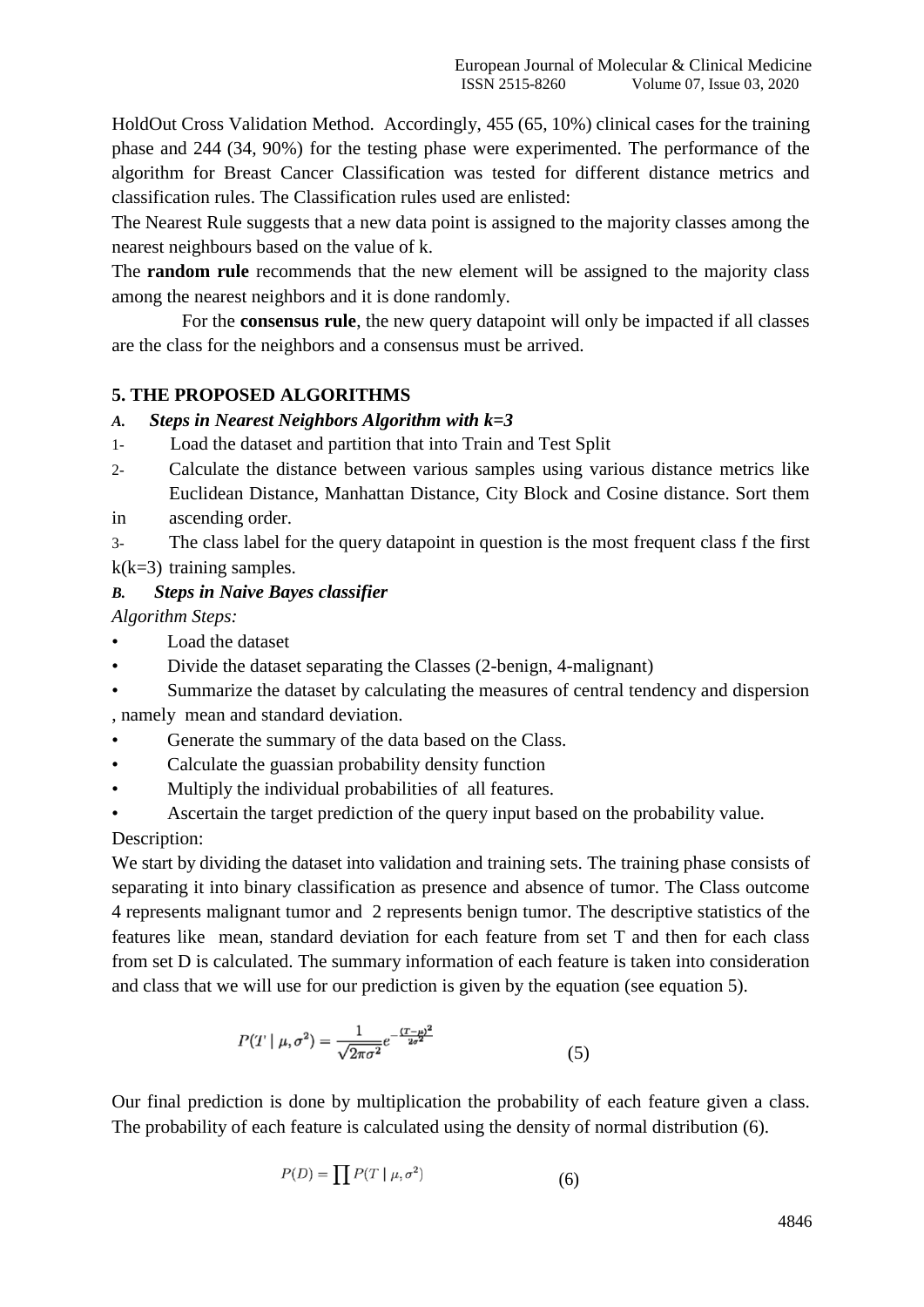**σ** : Mean of Features μ : Measure of Variance P (D): Probability of Tumor Class P (T): Probability of Features

# **6. RESULTS AND DISCUSSIONS**

The classification accuracy of each of the distance measures and by varying the k values are investigated and plotted for visual interpretation.. The high classification accuracy rate achieved is 98.70% for the Euclidean Distance Metrics with k value of 1. When tested with Manhattan Distance with the k value of 1, the accuracy obtained was 98.48%. Apparently, the best accuracy yielded was from K-NN Algorithm with k=1 and distance measure of Euclidean.

Evidently, it is observed that as we keep increasing the value of k, the accuracy decreases and it steadies to a value closse to 50 with the accuracy hovering around 94.40%. The best outcome is yielded only when the distance metric of Euclidean is used. The classification time taken by the algorithms are also recorded for different distance metrics as well. The City block distance and Euclidean distance measure takes lot of computation time. The results are presented in figure 3.

Figure 4 demonstrated the classification Accuracy rate in function k value, being the number of nearest neighbors, using the random rule of classification.



Fig2: Graphical Plot of classification time Vs K value, Nearest Rule based on random rule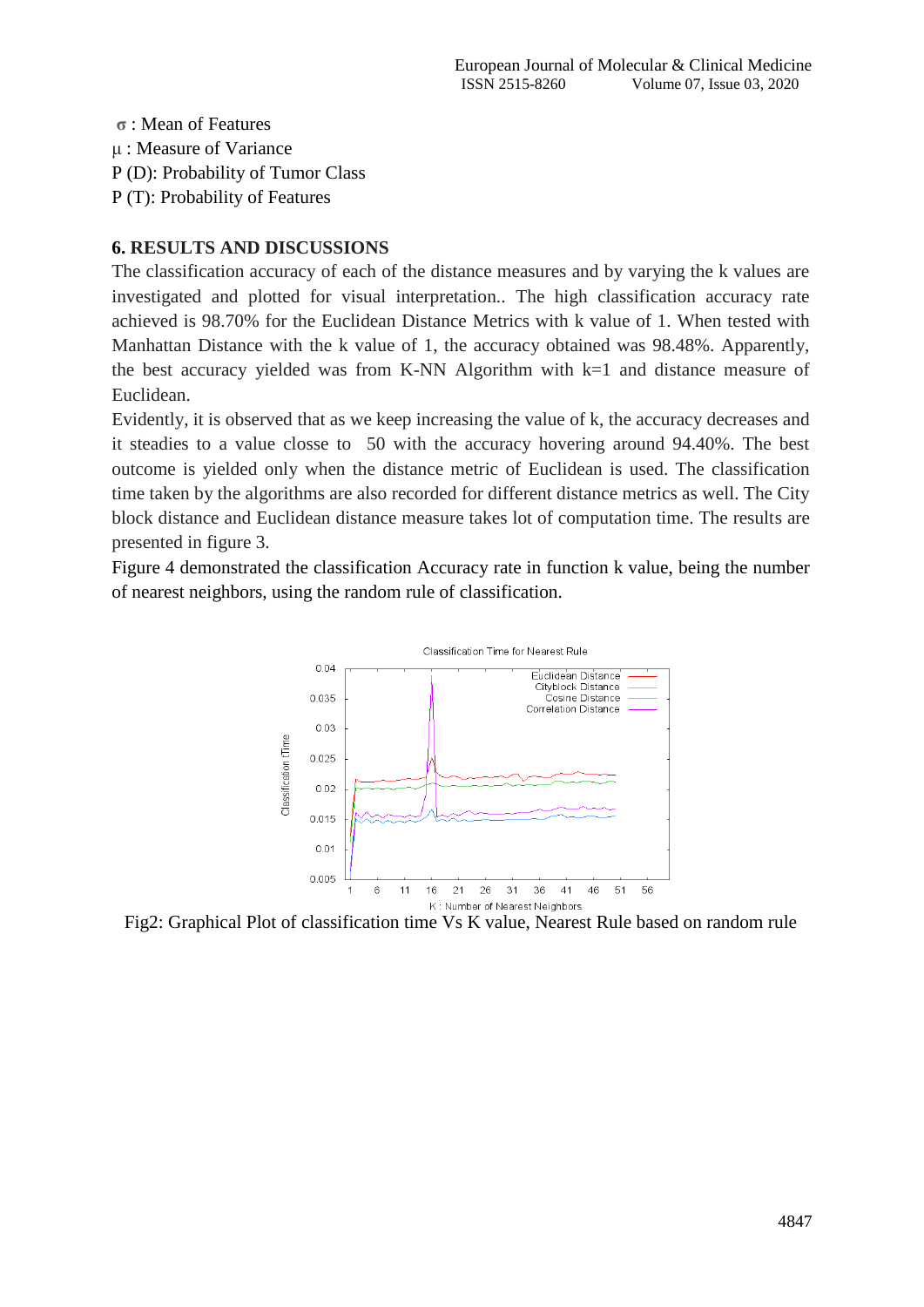

Fig 3 : Graphical Plot of classification time Vs K value, Random Rule

Fig. 5 depicts the cost function with variant values of alpha during the training process.



Fig. Error values of the cost function

From Table 1 one can observe that the two approaches are impressive and powerful in the diagnosis of tumor in breast, as they both display a high accuracy rate inspite of the dataset size being small.

Table 1: Comparison between KNN and NB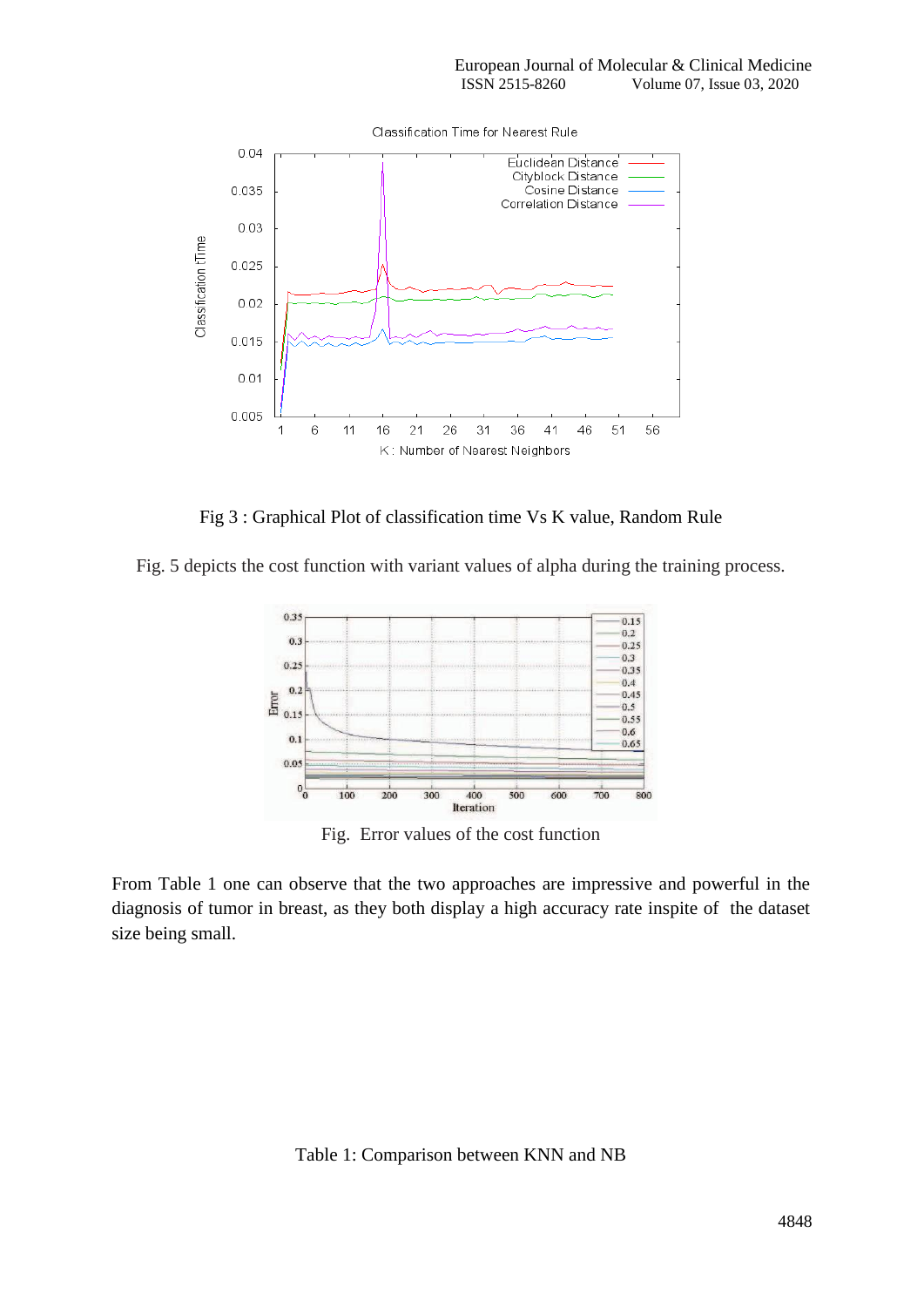European Journal of Molecular & Clinical Medicine ISSN 2515-8260 Volume 07, Issue 03, 2020

|            |          | <b>Training Phase</b> | Test Phase | Time Duration |
|------------|----------|-----------------------|------------|---------------|
| Approach   | Acc Rate |                       |            |               |
| <b>KNN</b> | 0.975106 | 0.000730              | 0.001741   | 0.002472      |
| <b>NB</b>  | 0.961930 | 0.000757              | 0.000420   | 0.001181      |

The above comparative analysis demonstrates that KNN classifiers are topping first in terms of accuracy and time duration. As a result, KNN is the most reliable and promising classifier for this cancer classification problem. On the flip side if voluminous dataset is used, the amount of time taken for computation will be more and it is time consuming and cumbersome.

## **7. CONCLUSION**

In this paper, a very dreadful disease that reasons to be the fatality among many women all over the world was focused and we proposed a method for the prediction of Breast Cancer. On the WBC datasets, we implemented well-known algorithms such as Naive Bayes and K-Nearest Neighbour for the purpose of Classifying the Breast Cancer. The implementation was investigated on different distance measures and classification rules and the metrics are recorded. Evidently, the best results were obtained as 98.70% employing Euclidean distance and 98, 48% using Manhattan with  $k = 1$ . An accurate comparison between the algorithms, it is observed that KNN yields a best accuracy outcome of 97.51%, even though NB has a good accuracy at 96.19 %, But for larger datasets, the running time of the KNN Algorithm can be high. Prediction of malignant tumor in the very early stages can be done directly on the mamography images with high degree of accuracy using deep learning techniques.

#### **REFERENCES**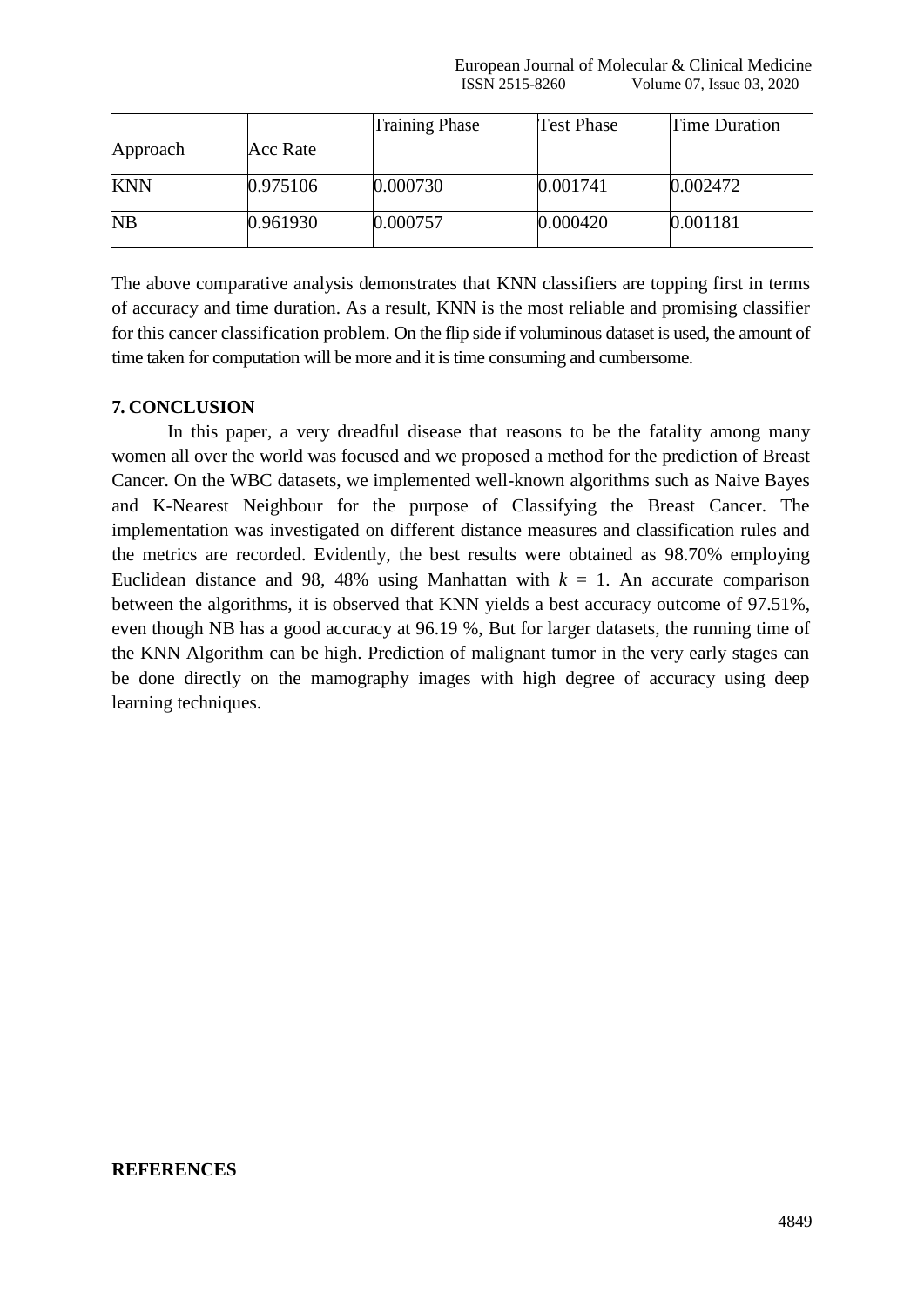- [1]. M. Brown, F. Houn, E. Sickles, and Kessler. "Screening mammograph I Community practice". Amer.J.Roentgen, vol. 165, 1995.
- [2]. M. Alhadidi, M. Al-Gawagzeh , B. Alsaaidah, "Solving A Mammography Problems of Breast Cancer Detection Using Artificial Neural Networks And Image Processing techniques", Indian Journal of Science and Technology, Vol.5, No.4, 2012.
- [3]. E. D. Ubeyli,"Implementing automated diagnostic systems for breast cancer detection", Elsevier, Expert systems with applications, vol.33, (2007).
- [4]. D. Kulkarni,S. Bhagyashree, G. Udupi, "Texture analysis of mammographic images",International Journal of Computer Applications, vol.5 , (2010).
- [5]. T. Acharya, A. Ray,"Image processing: principles and applications",Wiley-Interscience,Hoboken new jersey, ISBN 0471719986,(2005).
- [6]. A. Hopgood, Intelligent systems for engineers and scientists, Library of Congress Cataloging in Publication Data, (2000).
- [7]. H. Zhang, T. Arslan, B. Flynn,"A Single Antenna Based microwave System for Breast Cancer Detection: Experimental Results", IEEE, (2013).
- [8]. M. Brown, F. Houn, E. Sickles, and L. K. P. Bennett and O. L. Mangasarian. Robust linear pro- gramming discrimination of two linearly inseparable sets. *Optimization Methods and Software 1*, 1992.
- [9]. E. D. beyli. Implementing automated diagnostic systems for breast cancer detection. *Expert Systems with Applica- tions*, 4(33), 2007.
- [10]. D. Bremner, E. Demaine, J. Erickson, J. Iacono, S. Langer- man, P. M., and Godfried. Output-sensitive algorithms for computing nearest-neighbour decision boundaries. *Discrete and Computational Geometry*, 33(4), 2005.
- [11]. S.Chakraborty, "Bayesian kernel probit model for microarray based cancer classification", Computational Statistics and Data Analysis, Vol. 12, pp. 4198–4209, 2009.
- [12]. I. Guyon, J. Weston, S. Barnhill, V. Vapnik. "Gene selection for cancer classification